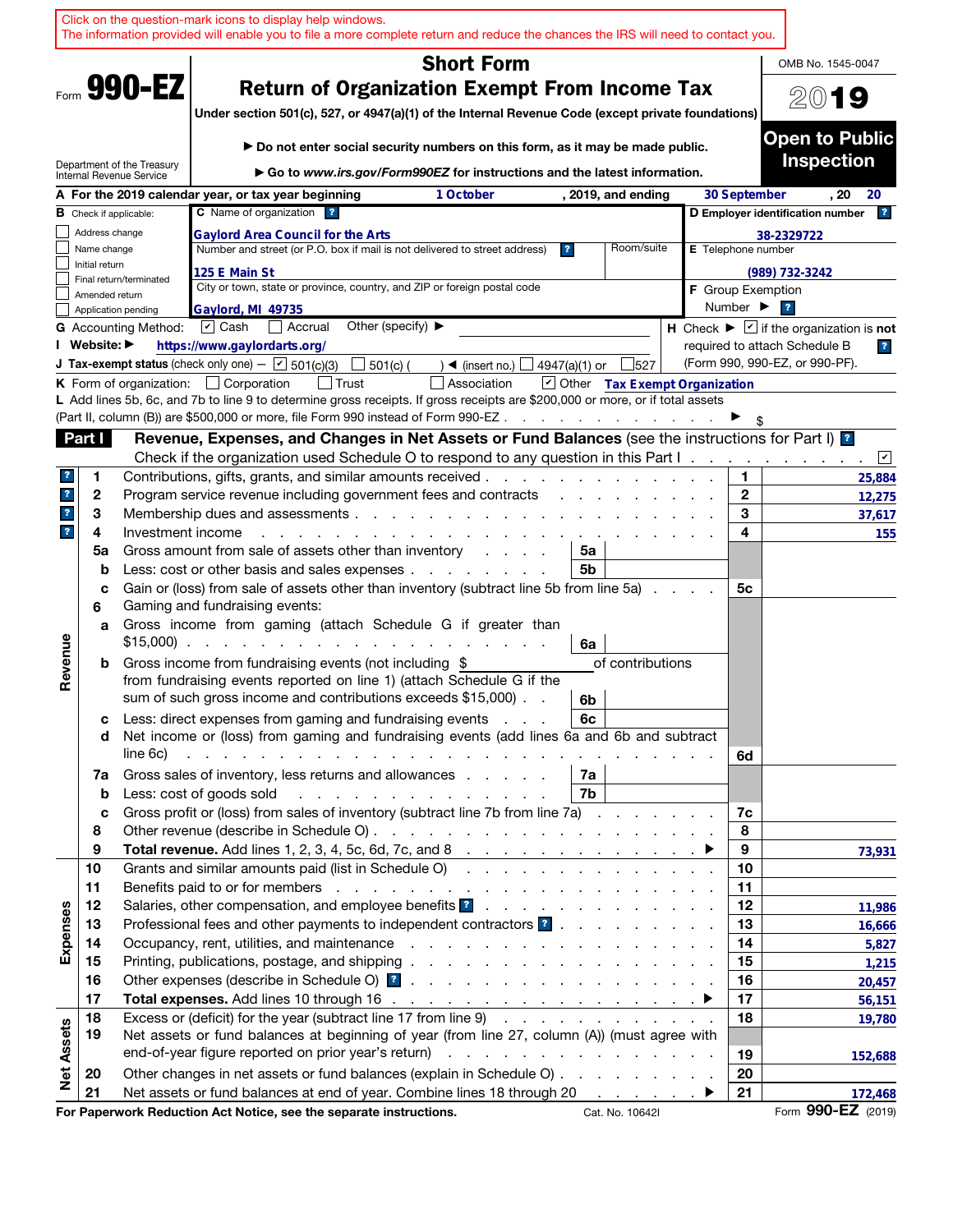|   |                               | Form 990-EZ (2019)                                                                                                                                  |                                                                                                                     |                                             |                                                                           |            | Page 2                                   |
|---|-------------------------------|-----------------------------------------------------------------------------------------------------------------------------------------------------|---------------------------------------------------------------------------------------------------------------------|---------------------------------------------|---------------------------------------------------------------------------|------------|------------------------------------------|
|   |                               | <b>Balance Sheets</b> (see the instructions for Part II)<br>Part II                                                                                 |                                                                                                                     |                                             |                                                                           |            |                                          |
|   |                               | Check if the organization used Schedule O to respond to any question in this Part II                                                                |                                                                                                                     |                                             |                                                                           |            |                                          |
|   |                               |                                                                                                                                                     |                                                                                                                     |                                             | (A) Beginning of year                                                     |            | (B) End of year                          |
|   | 22                            | Cash, savings, and investments                                                                                                                      |                                                                                                                     |                                             | 73,573 22                                                                 |            | 93,353                                   |
|   | 23                            | Land and buildings.                                                                                                                                 |                                                                                                                     |                                             | 79,115 23                                                                 |            | 79,115                                   |
|   | 24                            | Other assets (describe in Schedule O)                                                                                                               |                                                                                                                     |                                             |                                                                           | 24         |                                          |
|   | 25                            | Total assets                                                                                                                                        |                                                                                                                     |                                             | 152,688 25                                                                |            | 172,468                                  |
|   | 26                            | Total liabilities (describe in Schedule O)                                                                                                          |                                                                                                                     |                                             |                                                                           | 26         |                                          |
|   | 27                            | Net assets or fund balances (line 27 of column (B) must agree with line 21)                                                                         |                                                                                                                     |                                             | 152,688 27                                                                |            |                                          |
|   |                               | Part III<br>Statement of Program Service Accomplishments (see the instructions for Part III)                                                        |                                                                                                                     |                                             |                                                                           |            |                                          |
|   |                               | Check if the organization used Schedule O to respond to any question in this Part III                                                               |                                                                                                                     |                                             | $\blacksquare$ .                                                          |            | <b>Expenses</b><br>(Required for section |
|   |                               | What is the organization's primary exempt purpose?                                                                                                  | See Statement 1                                                                                                     |                                             |                                                                           |            | $501(c)(3)$ and $501(c)(4)$              |
|   |                               | Describe the organization's program service accomplishments for each of its three largest program services,                                         |                                                                                                                     |                                             |                                                                           |            | organizations; optional for              |
|   |                               | as measured by expenses. In a clear and concise manner, describe the services provided, the number of                                               |                                                                                                                     |                                             |                                                                           |            | others.)                                 |
|   |                               | persons benefited, and other relevant information for each program title.                                                                           |                                                                                                                     |                                             |                                                                           |            |                                          |
| ? | 28                            |                                                                                                                                                     |                                                                                                                     |                                             |                                                                           |            |                                          |
|   |                               |                                                                                                                                                     |                                                                                                                     |                                             |                                                                           |            |                                          |
|   |                               |                                                                                                                                                     | ) If this amount includes foreign grants, check here                                                                |                                             |                                                                           |            |                                          |
|   | $\overline{\mathbf{r}}$<br>29 | (Grants \$                                                                                                                                          |                                                                                                                     |                                             |                                                                           | 28a        |                                          |
|   |                               |                                                                                                                                                     |                                                                                                                     |                                             |                                                                           |            |                                          |
|   |                               |                                                                                                                                                     |                                                                                                                     |                                             |                                                                           |            |                                          |
|   |                               | (Grants \$                                                                                                                                          | ) If this amount includes foreign grants, check here                                                                |                                             |                                                                           | 29a        |                                          |
|   | 30                            |                                                                                                                                                     |                                                                                                                     |                                             |                                                                           |            |                                          |
|   |                               |                                                                                                                                                     |                                                                                                                     |                                             |                                                                           |            |                                          |
|   |                               |                                                                                                                                                     |                                                                                                                     |                                             |                                                                           |            |                                          |
|   |                               | (Grants \$                                                                                                                                          | ) If this amount includes foreign grants, check here                                                                |                                             |                                                                           | <b>30a</b> |                                          |
|   |                               | 31 Other program services (describe in Schedule O)                                                                                                  | design and contract the contract of the contract of the contract of the contract of the contract of the contract of |                                             |                                                                           |            |                                          |
|   |                               | (Grants \$                                                                                                                                          | ) If this amount includes foreign grants, check here                                                                |                                             |                                                                           | 31a        |                                          |
|   |                               | 32 Total program service expenses (add lines 28a through 31a)                                                                                       |                                                                                                                     |                                             |                                                                           | 32         |                                          |
|   |                               | List of Officers, Directors, Trustees, and Key Employees (list each one even if not compensated—see the instructions for Part IV)<br><b>Part IV</b> |                                                                                                                     |                                             |                                                                           |            |                                          |
|   |                               | Check if the organization used Schedule O to respond to any question in this Part IV                                                                |                                                                                                                     |                                             |                                                                           |            | the contract of the con-                 |
|   |                               |                                                                                                                                                     | (b) Average                                                                                                         | (c) Reportable <sup>2</sup><br>compensation | (d) Health benefits,<br>contributions to employee (e) Estimated amount of |            |                                          |
|   |                               | (a) Name and title                                                                                                                                  | hours per week<br>devoted to position                                                                               | (Forms W-2/1099-MISC)                       | benefit plans, and                                                        |            | other compensation                       |
|   |                               |                                                                                                                                                     |                                                                                                                     | (if not paid, enter -0-)                    | deferred compensation                                                     |            |                                          |
|   |                               | Jan Kellogg, Art Manager                                                                                                                            |                                                                                                                     |                                             |                                                                           |            |                                          |
|   |                               |                                                                                                                                                     | 35                                                                                                                  | 12,000                                      |                                                                           |            |                                          |
|   |                               | Lisa Marie Tobin, Art Director                                                                                                                      |                                                                                                                     |                                             |                                                                           |            |                                          |
|   |                               |                                                                                                                                                     | 35                                                                                                                  | 25,000                                      |                                                                           |            |                                          |
|   |                               | Sheryl Lamarand, Admin Ass't                                                                                                                        |                                                                                                                     |                                             |                                                                           |            |                                          |
|   |                               | Janet Allen, Board President                                                                                                                        | 12                                                                                                                  | 9,344                                       |                                                                           |            |                                          |
|   |                               |                                                                                                                                                     |                                                                                                                     |                                             |                                                                           |            |                                          |
|   |                               | <b>Jill McKinley, Board Vice President</b>                                                                                                          |                                                                                                                     |                                             |                                                                           |            |                                          |
|   |                               |                                                                                                                                                     |                                                                                                                     |                                             |                                                                           |            |                                          |
|   |                               | <b>Ursula Owens, Board Secretary</b>                                                                                                                |                                                                                                                     |                                             |                                                                           |            |                                          |
|   |                               |                                                                                                                                                     |                                                                                                                     |                                             |                                                                           |            |                                          |
|   |                               | <b>Carolyn Monarch, Treasurer</b>                                                                                                                   |                                                                                                                     |                                             |                                                                           |            |                                          |
|   |                               |                                                                                                                                                     |                                                                                                                     |                                             |                                                                           |            |                                          |
|   |                               |                                                                                                                                                     |                                                                                                                     |                                             |                                                                           |            |                                          |
|   |                               |                                                                                                                                                     |                                                                                                                     |                                             |                                                                           |            |                                          |
|   |                               |                                                                                                                                                     |                                                                                                                     |                                             |                                                                           |            |                                          |
|   |                               |                                                                                                                                                     |                                                                                                                     |                                             |                                                                           |            |                                          |
|   |                               |                                                                                                                                                     |                                                                                                                     |                                             |                                                                           |            |                                          |
|   |                               |                                                                                                                                                     |                                                                                                                     |                                             |                                                                           |            |                                          |
|   |                               |                                                                                                                                                     |                                                                                                                     |                                             |                                                                           |            |                                          |
|   |                               |                                                                                                                                                     |                                                                                                                     |                                             |                                                                           |            |                                          |
|   |                               |                                                                                                                                                     |                                                                                                                     |                                             |                                                                           |            |                                          |
|   |                               |                                                                                                                                                     |                                                                                                                     |                                             |                                                                           |            |                                          |

 $\mathbf{?}$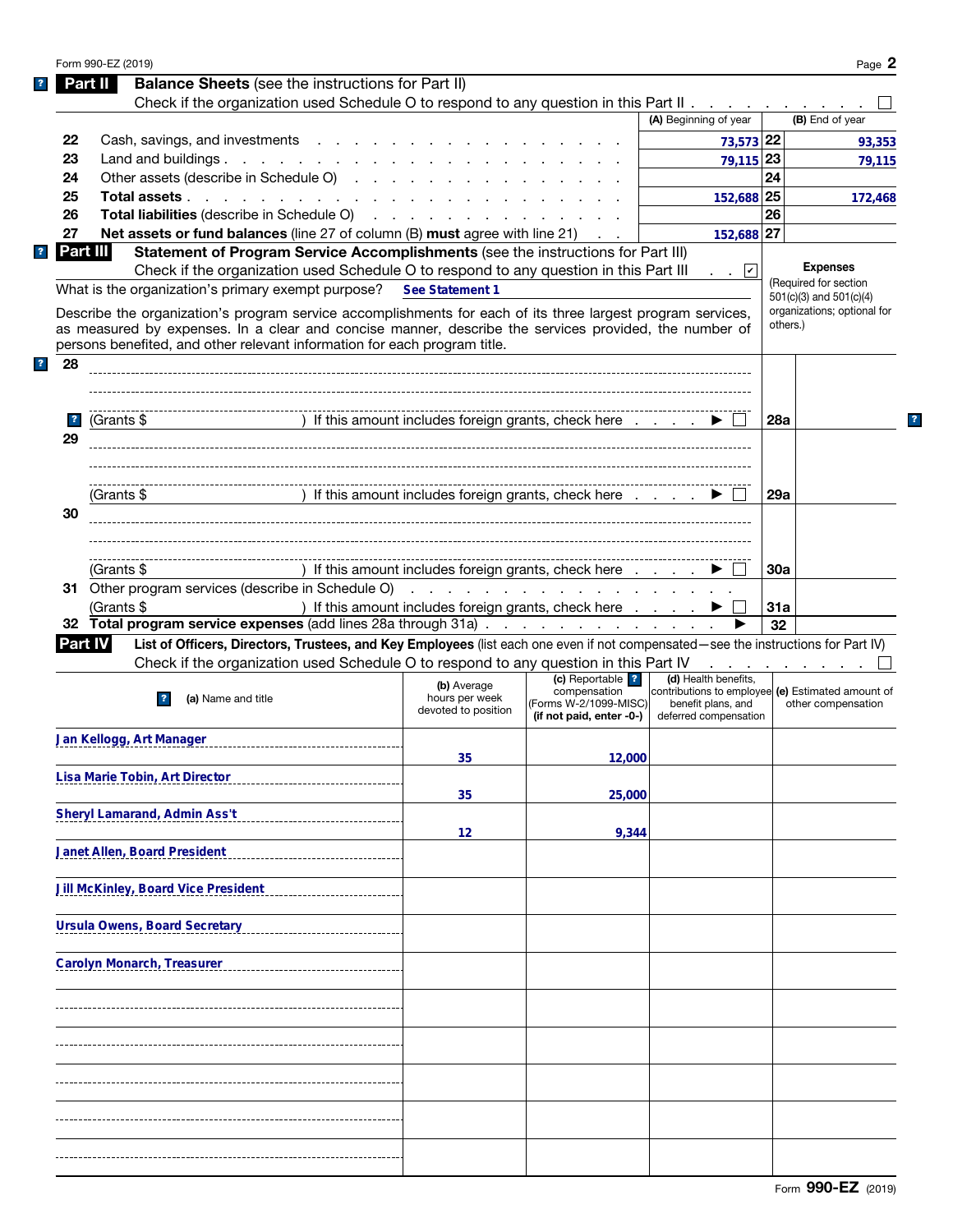|               | Form 990-EZ (2019)                                                                                                                                                                                                                                                                                                                                               |                 |     | Page 3                  |
|---------------|------------------------------------------------------------------------------------------------------------------------------------------------------------------------------------------------------------------------------------------------------------------------------------------------------------------------------------------------------------------|-----------------|-----|-------------------------|
| <b>Part V</b> | Other Information (Note the Schedule A and personal benefit contract statement requirements in the<br>instructions for Part V.) Check if the organization used Schedule O to respond to any question in this Part V                                                                                                                                              |                 |     |                         |
|               |                                                                                                                                                                                                                                                                                                                                                                  |                 | Yes | <b>No</b>               |
| 33            | Did the organization engage in any significant activity not previously reported to the IRS? If "Yes," provide a                                                                                                                                                                                                                                                  | 33              |     |                         |
| 34            | Were any significant changes made to the organizing or governing documents? If "Yes," attach a conformed<br>copy of the amended documents if they reflect a change to the organization's name. Otherwise, explain the<br>change on Schedule O. See instructions<br>$\mathbf{r}$<br>and a strain and a strain and                                                 | 34              |     | V                       |
| 35а           | Did the organization have unrelated business gross income of \$1,000 or more during the year from business<br>activities (such as those reported on lines 2, 6a, and 7a, among others)?                                                                                                                                                                          | 35a             |     |                         |
| b<br>C        | If "Yes" to line 35a, has the organization filed a Form 990-T for the year? If "No," provide an explanation in Schedule O<br>Was the organization a section 501(c)(4), 501(c)(5), or 501(c)(6) organization subject to section 6033(e) notice,                                                                                                                   | 35b             |     |                         |
| 36            | reporting, and proxy tax requirements during the year? If "Yes," complete Schedule C, Part III<br>Did the organization undergo a liquidation, dissolution, termination, or significant disposition of net assets                                                                                                                                                 | 35c             |     | V                       |
| 37a           | during the year? If "Yes," complete applicable parts of Schedule N<br>Enter amount of political expenditures, direct or indirect, as described in the instructions $\blacktriangleright$   37a                                                                                                                                                                   | 36              |     | V                       |
| b<br>38a      | Did the organization borrow from, or make any loans to, any officer, director, trustee, or key employee; or were                                                                                                                                                                                                                                                 | 37b             |     | V                       |
| b             | any such loans made in a prior year and still outstanding at the end of the tax year covered by this return?<br>If "Yes," complete Schedule L, Part II, and enter the total amount involved<br>38b                                                                                                                                                               | 38a             |     | $\checkmark$            |
| 39<br>а       | Section 501(c)(7) organizations. Enter:<br>Initiation fees and capital contributions included on line 9<br>39a                                                                                                                                                                                                                                                   |                 |     |                         |
| b             | Gross receipts, included on line 9, for public use of club facilities<br>39 <sub>b</sub><br>and the company of the company of                                                                                                                                                                                                                                    |                 |     |                         |
| 40a           | Section 501(c)(3) organizations. Enter amount of tax imposed on the organization during the year under:<br>section 4911 ▶<br>; section 4912<br>; section 4955 $\blacktriangleright$                                                                                                                                                                              |                 |     |                         |
| b             | Section 501(c)(3), 501(c)(4), and 501(c)(29) organizations. Did the organization engage in any section 4958<br>excess benefit transaction during the year, or did it engage in an excess benefit transaction in a prior year<br>that has not been reported on any of its prior Forms 990 or 990-EZ? If "Yes," complete Schedule L, Part I                        | 40b             |     | V                       |
| c             | Section 501(c)(3), 501(c)(4), and 501(c)(29) organizations. Enter amount of tax imposed<br>on organization managers or disqualified persons during the year under sections 4912,<br>4955, and 4958.<br>the contract of the contract of the                                                                                                                       |                 |     |                         |
| d             | Section 501(c)(3), 501(c)(4), and 501(c)(29) organizations. Enter amount of tax on line                                                                                                                                                                                                                                                                          |                 |     |                         |
| е             | All organizations. At any time during the tax year, was the organization a party to a prohibited tax shelter                                                                                                                                                                                                                                                     | 40e             |     |                         |
| 41            | List the states with which a copy of this return is filed $\blacktriangleright$ None                                                                                                                                                                                                                                                                             |                 |     |                         |
|               | 42a The organization's books are in care of Carolyn Monarch<br>Telephone no. $\blacktriangleright$<br>Located at ▶ 125 E Main St, Gaylord, MI 49735<br>$ZIP + 4$                                                                                                                                                                                                 | (989) 732-3242  |     |                         |
| b             | Located at $\triangleright$ 125 E Main St, Gaylord, MI 49735<br>At any time during the calendar year, did the organization have an interest in or a signature or other authority over<br>a financial account in a foreign country (such as a bank account, securities account, or other financial account)?<br>If "Yes," enter the name of the foreign country ▶ | 42 <sub>b</sub> | Yes | No<br>V                 |
|               | See the instructions for exceptions and filing requirements for FinCEN Form 114, Report of Foreign Bank and<br>Financial Accounts (FBAR).                                                                                                                                                                                                                        |                 |     |                         |
| c             | At any time during the calendar year, did the organization maintain an office outside the United States?<br>If "Yes," enter the name of the foreign country ▶                                                                                                                                                                                                    | 42c             |     | V                       |
| 43            | Section 4947(a)(1) nonexempt charitable trusts filing Form 990-EZ in lieu of Form 1041-Check here<br>43                                                                                                                                                                                                                                                          |                 |     | $\overline{\mathbf{v}}$ |
| 44а           | Did the organization maintain any donor advised funds during the year? If "Yes," Form 990 must be                                                                                                                                                                                                                                                                |                 | Yes | No                      |
| b             | Did the organization operate one or more hospital facilities during the year? If "Yes," Form 990 must be<br>the contract of the contract of the contract of the contract of the contract of                                                                                                                                                                      | 44a             |     | V                       |
| c             | completed instead of Form 990-EZ<br>Did the organization receive any payments for indoor tanning services during the year?                                                                                                                                                                                                                                       | 44b<br>44c      |     | ✔                       |
| d             | If "Yes" to line 44c, has the organization filed a Form 720 to report these payments? If "No," provide an<br>explanation in Schedule O response to the contract of the contract of the contract of the contract of the contract of the contract of the contract of the contract of the contract of the contract of the contract of the cont                      | 44d             |     |                         |
| 45а           | Did the organization have a controlled entity within the meaning of section 512(b)(13)?                                                                                                                                                                                                                                                                          | 45a             |     | ✔                       |
| b             | Did the organization receive any payment from or engage in any transaction with a controlled entity within the<br>meaning of section 512(b)(13)? If "Yes," Form 990 and Schedule R may need to be completed instead of                                                                                                                                           |                 |     |                         |
|               |                                                                                                                                                                                                                                                                                                                                                                  | 45b             |     | V                       |